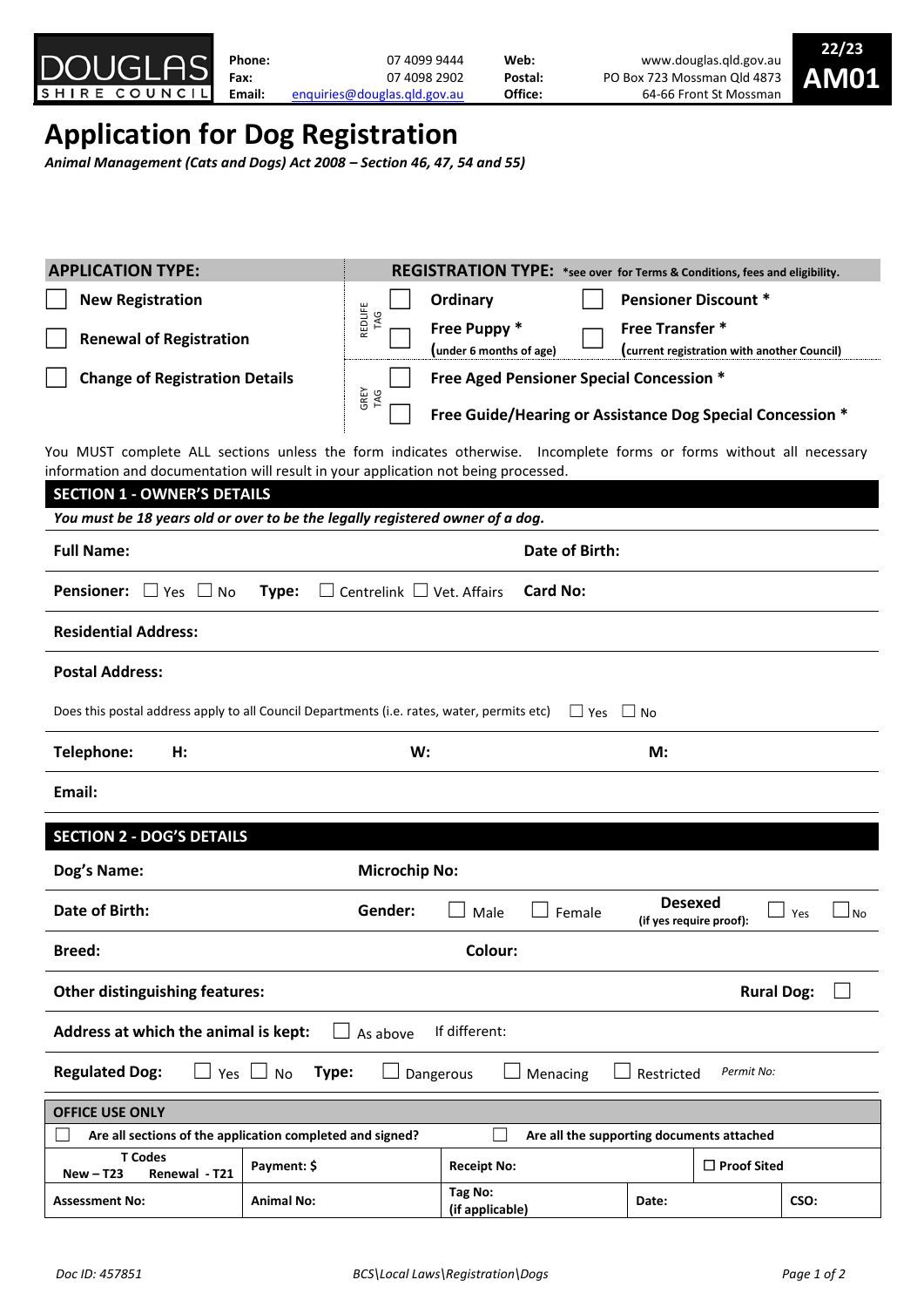# **DECLARATION**

|                                          | declare that the information provided by me in this application is true and                                                    |
|------------------------------------------|--------------------------------------------------------------------------------------------------------------------------------|
|                                          | correct and I consent to the making of enquiries and exchange of information with authorities of any Local, State/Territory or |
|                                          | Commonwealth department in regards to any matters relevant to this application. I/We make application under the Animal         |
|                                          | Management (Cats and Dogs) Act 2008 – Sections 46, 47, 54 and 55 to register the dog described above and declare that I have   |
| read the Council's terms and conditions. |                                                                                                                                |

| <b>Applicant Signature:</b><br>Date: |
|--------------------------------------|
|--------------------------------------|

#### **Douglas Shire Council – Privacy Collection Notice:**

Douglas Shire Council collects and manages personal information in the course of performing its activities, functions and duties. We respect the privacy of the personal information held by us. The way in which the council manages personal information is governed by *the Information Privacy Act 2009* (Qld). We are collecting your personal information in accordance with the *Local Government Act 2009* so that we can assess and finalise your application. Generally, we will not disclose your personal information outside of Council unless we are required to do so by law, or unless you have given us your consent to such disclosure. For further information about how we manage your personal information please see our Information Privacy Policy.

# **TERMS AND CONDITIONS**

- *I hereby apply for registration of the animal described above and declare that the details are correct to the best of my knowledge.*
- *I recognise that failure to comply with the Douglas Shire Council Local Laws or the Animal Management (Cats and Dogs) Act 2008 may result in the Council taking action against myself.*
- *I have provided a sufficient enclosure to contain my animal in accordance with the Douglas Shire Council Local Laws. Keeping of dog/s on a lead or runners is not considered a sufficient enclosure. I understand that failure to keep my animals within the enclosure could result in action being taken against myself.*
- *I acknowledge my dog/s must be walked on a chain, cord or leash by a person who is physically able to control the animal.*
- *I acknowledge that I am only allowed to keep four (4) animals (max 2 dogs and 2 cats) per property. Dogs are not permitted to be kept at accommodation units unless approved by Douglas Shire Council.*
- *I understand that my animals must wear the registration tag at all times. Should the tag become lost and/or damaged, I must make application with Douglas Shire Council for a replacement tag forthwith.*
- *I understand that it is a requirement under the Animal Management (Cats and Dogs) Act 2008 that my animal have a permanent identification device (microchip) implanted in it.*

### *Please note:*

- *You must be 18 years old or over to be the legally registered owner of a dog.*
- *All dogs over the age of three (3) months must be registered and microchipped.*
- *Animal registration is not subject to GST.*
- *A registration notice/certificate will be issued within 14 days of a new dog registration and/or changes to registration details.*
- *Under the Animal Management (Cats and Dogs) Act 2008, if you own an American Pit Bull Terrier or Pit Bull Terrier, Dogo Argentino, Fila Brasilerio (known as Brazilian Mastiff), Japanese Tosa or Perro de Presa Canario (or Presa Canario) you must apply to Council for a permit to keep a Restricted Dog.*

## *Free Puppy registration:*

- *The council offer free puppy registration. A dog must be under 6 months old on date of registration.*
- *Pensioner Registration is only available to the following dogs:*
- *Dogs owned by a person that holds a current Centrelink Pension Concession Card or other Pensioner Concession Card i.e. Veteran Affairs.*
- *(Note: Persons that do not hold a current Pensioner Concession Card but do hold a Health Card are not eligible).*

## *Special Concession registration is only available to the following dogs:*

- *Dogs owned by pensioners aged 65 or above who hold a current Centrelink Aged Pension Concession Card or other Pensioner Concession Card holders including Veteran Affairs, who would otherwise be eligible for the Aged Pension. \*A Pensioner concession card holders eligibility is determined by reference to Centrelink Aged Pensioner criteria which is currently at least 65 (subject to change).\**
- *Registered Guide Dogs*
- *Registered Hearing Dogs*
- *Registered Assistance Dogs*
- *All dogs must be desexed and microchipped to be eligible.*
- **Farm Dogs (Rural Productive) registration is only available to the following dogs:**
- *Dogs that are registered to an address classified as Rural Productive as determined by the Property Rate Zone Classification. (Note: If the property is classified Rural but not Rural Productive they are not eligible).*